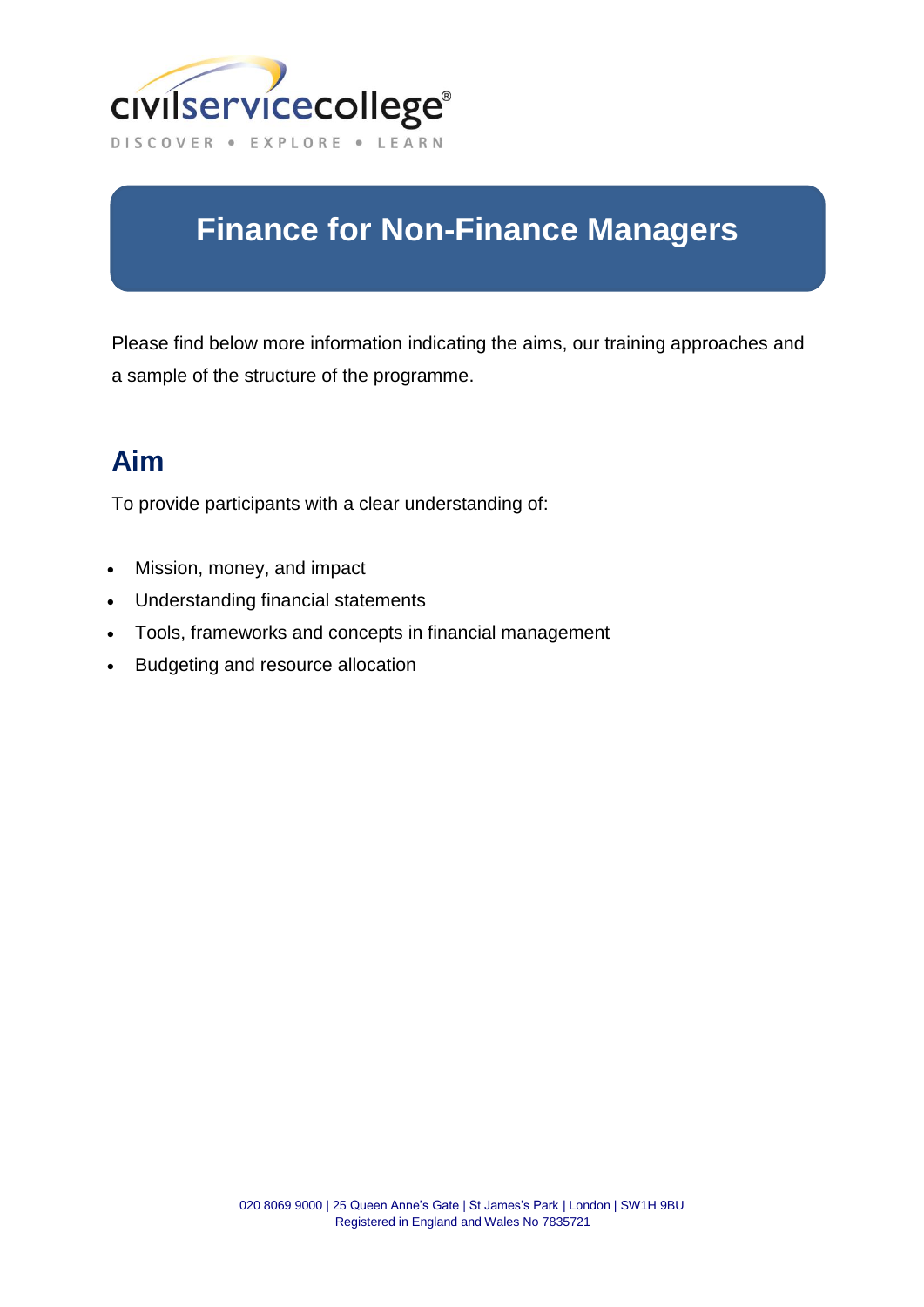

# **Methodology**

The training approach to be used, which governs the design and delivery of the training is based on the following principles:

- To actively involve the participants throughout the training
- To enable participants to share their thoughts and enquiries
- The training is designed based on the needs and expectations of the participants that are reflected in the pre-training questionnaire.

### **Workshop methods and tools**

In order to achieve the objectives of the training, the following tools and methods will be utilised:

- **Presentations:** presentations will be used in order to provide the background of each subject and create discussion and questions.
- **Discussions:** throughout the training, participants will be encouraged to contribute to discussions and share their experiences and thoughts with the rest of the group. The discussions will be facilitated and coordinated by the facilitator in order to maintain the focus in the key areas of interest.
- **Case studies:** case studies will be used so as to facilitate and trigger discussion, as well as allow external benchmarking so as to achieve competitiveness.
- **Group work:** group work will be used in order to facilitate practical understanding of the issues and in order to enhance team working, team building and cooperation amongst participants.